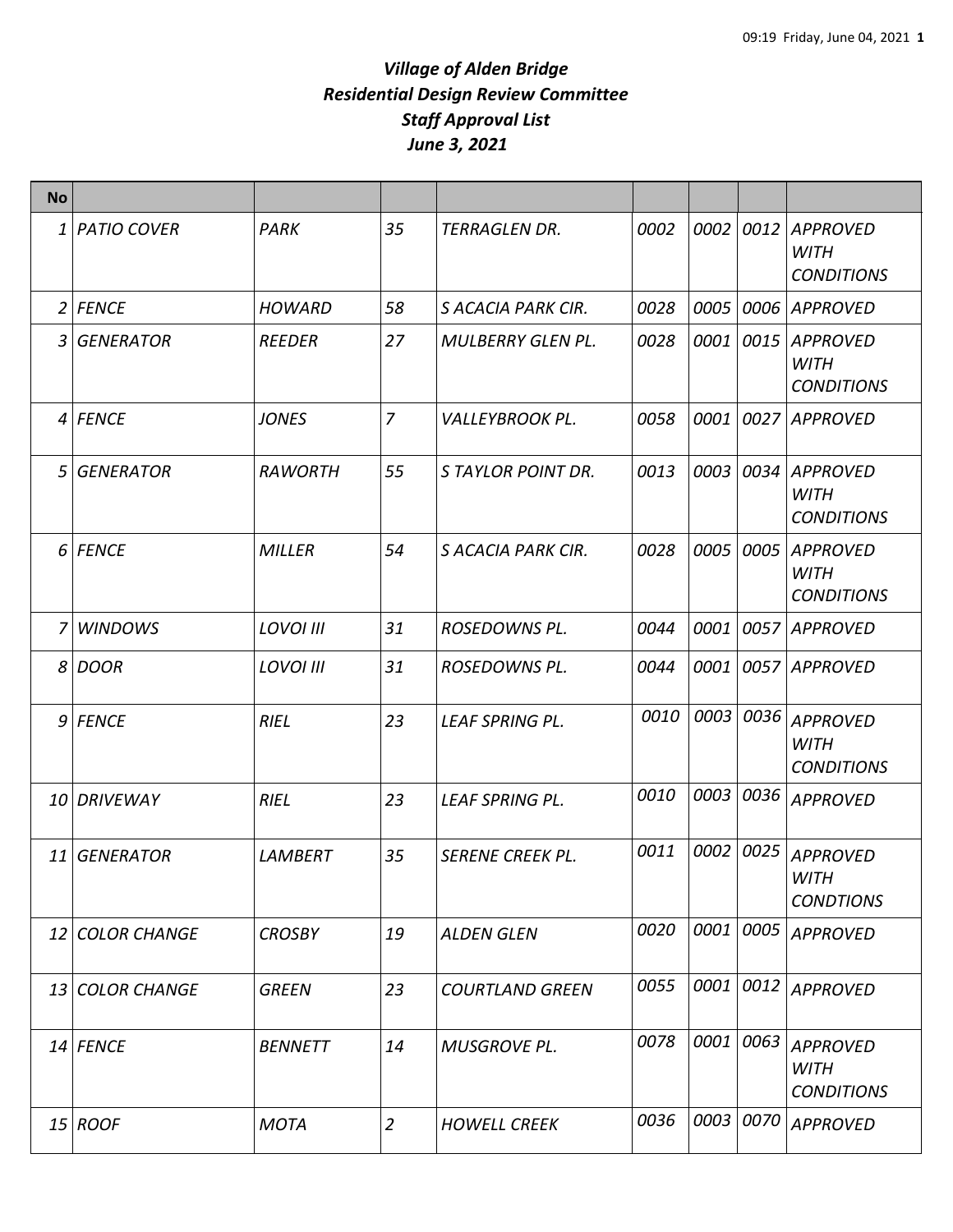| <b>No</b> |                     |                   |     |                           |      |      |      |                                                     |
|-----------|---------------------|-------------------|-----|---------------------------|------|------|------|-----------------------------------------------------|
| 16        | <b>TREE REMOVAL</b> | <b>ROMERO</b>     | 19  | <b>SCENIC MILL PL.</b>    | 0009 | 0003 | 0004 | <b>APPROVED</b><br><b>WITH</b><br><b>CONDITIONS</b> |
|           | 17 FRONT DOOR       | <b>MENDIBURU</b>  | 27  | <b>FREESTONE PL.</b>      | 0049 | 0001 | 0032 | <b>APPROVED</b>                                     |
|           | 18 FENCE            | <b>GOODWIN</b>    | 47  | <b>W HONEY GROVE</b>      | 0031 | 0001 | 0025 | <b>APPROVED</b>                                     |
|           | 19 FENCE            | DAY               | 31  | S. GREYWING CIR.          | 0006 | 0001 | 0015 | <b>APPROVED</b>                                     |
|           | 20 FENCE            | <b>PATTERSON</b>  | 38  | JUNE BREEZE PL.           | 0067 | 0002 | 0045 | <b>APPROVED</b>                                     |
|           | 21 FENCE            | <b>SMEADER</b>    | 11  | LATTICE LEAF PL.          | 0065 | 0002 | 0019 | <b>APPROVED</b><br><b>WITH</b><br><b>CONDITIONS</b> |
| 22        | <b>TREE REMOVAL</b> | <b>JOSEPH</b>     | 11  | <b>BLUFF CREEK PL</b>     | 0073 | 0002 | 0014 | <b>APPROVED</b><br><b>WITH</b><br><b>CONDITIONS</b> |
|           | 23 FENCE            | YAN               | 27  | <b>LEAF SPRING PL</b>     | 0010 | 0003 | 0037 | <b>APPROVED</b>                                     |
|           | 24 FENCE            | <b>ZUROWSKI</b>   | 143 | <b>LINTON RIDGE CIR</b>   | 0034 | 0003 | 0001 | <b>APPROVED</b>                                     |
|           | 25 DOORS            | <b>RUSAKOVSKY</b> | 111 | <b>RUSSET GROVE CIR</b>   | 0075 | 0002 | 0013 | <b>APPROVED</b>                                     |
| 26 I      | <b>TREE REMOVAL</b> | <b>HELD</b>       | 23  | <b>W COTTAGE GREEN ST</b> | 0035 | 0003 | 0013 | <b>APPROVED</b><br><b>WITH</b><br><b>CONDITIONS</b> |
|           | 27 PATIO            | <b>ZAIDI</b>      | 15  | <b>MERIT WOODS PL</b>     | 0008 | 0003 | 0006 | <b>APPROVED</b><br><b>WITH</b><br><b>CONDITIONS</b> |
|           | 28 TREE REMOVAL     | <b>KEAGAN</b>     | 14  | <b>COURTLAND GREEN</b>    | 0055 | 0003 | 0004 | <b>APPROVED</b><br><b>WITH</b><br><b>CONDITIONS</b> |
|           | 29 FENCE            | CALLAHAN          | 6   | N WINTERPORT CIR          | 0005 | 0003 | 0013 | <b>APPROVED</b>                                     |
|           | 30 FENCE            | <b>MIKHAIL</b>    | 38  | W SIENNA PL               | 0031 | 0001 | 0023 | <b>APPROVED</b>                                     |
|           | $31$ COLOR          | <b>FELL</b>       | 43  | W NEW AVERY PL.           | 0026 | 0001 | 0069 | APPROVED                                            |
| 32 I      | <b>WINDOWS</b>      | <b>FELL</b>       | 43  | W NEW AVERY PL.           | 0026 | 0001 | 0069 | <b>APPROVED</b>                                     |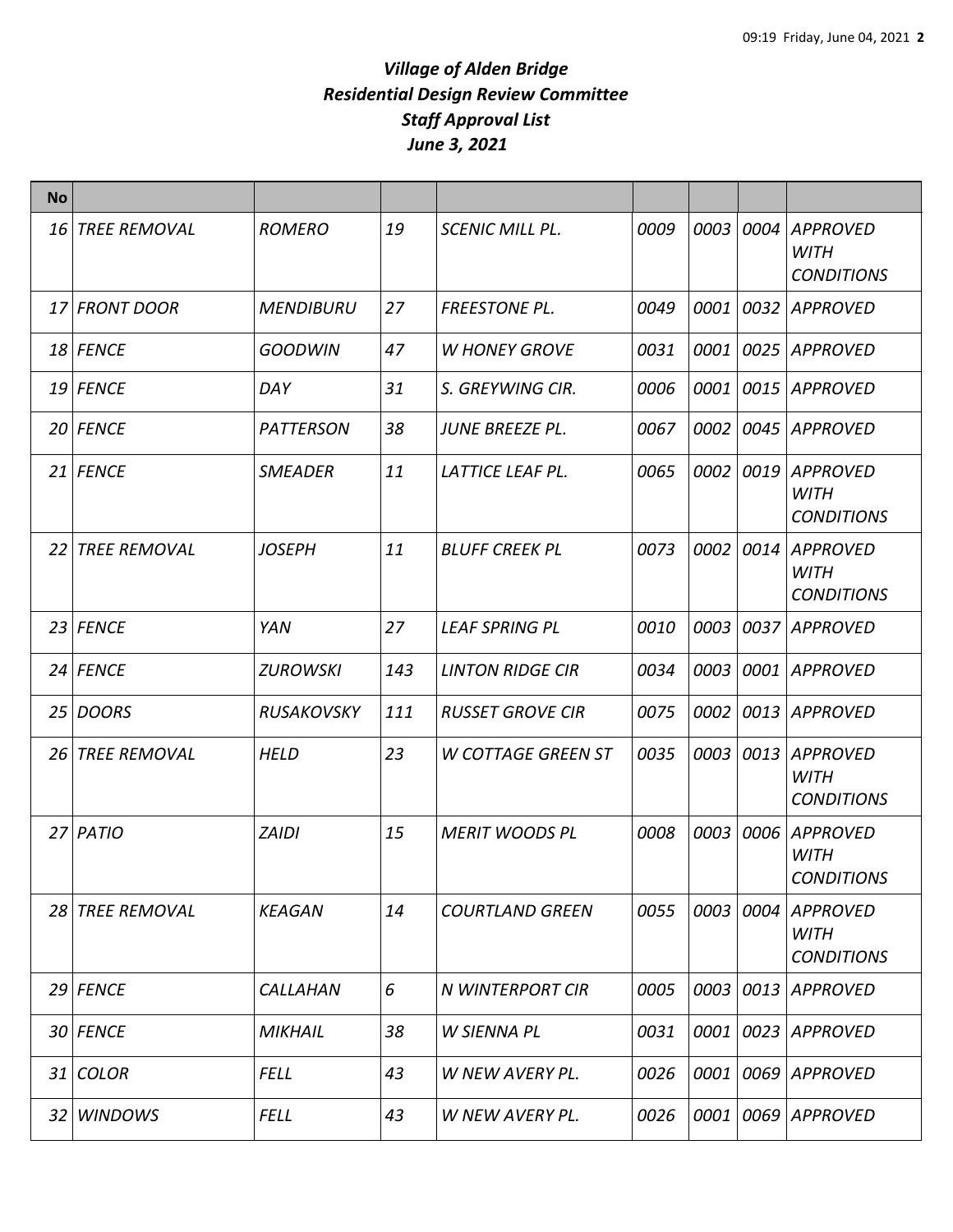| <b>No</b>       |                      |                 |                |                           |      |      |      |                                                     |
|-----------------|----------------------|-----------------|----------------|---------------------------|------|------|------|-----------------------------------------------------|
|                 | 33 MATERIAL CHANGE   | <b>FELL</b>     | 43             | W NEW AVERY PL.           | 0026 | 0001 | 0069 | <b>APPROVED</b>                                     |
|                 | 34 PATIO COVER       | <b>BROWN</b>    | 34             | S OLD CEDAR CIR.          | 0019 | 0002 | 0024 | <b>APPROVED</b><br><b>WITH</b><br><b>CONDITIONS</b> |
| 35 <sub>l</sub> | <b>GENERATOR</b>     | <b>CONLEY</b>   | 54             | <b>FLICKERING SUN CT.</b> | 0093 | 0001 | 0078 | <b>APPROVED</b><br><b>WITH</b><br><b>CONDITIONS</b> |
| 36              | <b>GENERATOR</b>     | <b>BASHAM</b>   | 15             | <b>IVY GARDEN ST.</b>     | 0093 | 0001 | 0078 | <b>APPROVED</b><br><b>WITH</b><br><b>CONDITIONS</b> |
| 37              | <b>GENERATOR</b>     | <b>WILLIAMS</b> | 18             | <b>CLOVERGATE CIR.</b>    | 0054 | 0001 | 0026 | <b>APPROVED</b><br>WITH<br><b>CONDITIONS</b>        |
|                 | 38 PATIO COVER       | <b>MOTA</b>     | $\overline{2}$ | <b>HOWELL CREEK PL.</b>   | 0036 | 0003 | 0070 | <b>APPROVED</b><br><b>WITH</b><br><b>CONDITIONS</b> |
|                 | 39 PAVING            | <b>MOTA</b>     | $\overline{c}$ | <b>HOWELL CREEK PL.</b>   | 0036 | 0003 | 0070 | <b>APPROVED</b>                                     |
|                 | 40 FENCE             | <b>ALLRED</b>   | 131            | <b>S BROOKSEDE CIR.</b>   | 0058 | 0003 | 0018 | <b>APPROVED</b><br><b>WITH</b><br><b>CONDITIONS</b> |
| 41              | <b>DRIVEWAY GATE</b> | <b>BOEGER</b>   | 27             | <b>LAURELHURST CIR.</b>   | 0045 | 0001 | 0007 | <b>APPROVED</b>                                     |
|                 | 42 FENCE             | <b>BOEGER</b>   | 27             | LAURELHURST CIR.          | 0045 | 0001 | 0007 | <b>APPROVED</b><br><b>WITH</b><br><b>CONDITIONS</b> |
|                 | 43 ROOF              | LOWERY          | 210            | S BROOKSEDGE CIR.         | 0058 | 0001 | 0008 | <b>APPROVED</b>                                     |
| 44              | <b>WINDOWS</b>       | <b>ONEILL</b>   | 184            | <b>BRISTOL BEND CIR.</b>  | 0008 | 0003 | 0023 | <b>APPROVED</b>                                     |
| 45              | <b>COLOR CHANGE</b>  | <b>HALL</b>     | $\overline{7}$ | <b>EMERY MILL PLACE</b>   | 0086 | 0002 | 0034 | <b>APPROVED</b>                                     |
|                 | $46$ ROOF            | <b>LESCANO</b>  | 74             | <b>E GREYWING CIR</b>     | 0006 | 0004 | 0027 | <b>APPROVED</b>                                     |
|                 | 47 FENCE             | <b>TELLO</b>    | 102            | <b>E GREYWING CIR</b>     | 0006 | 0004 |      | 0012 APPROVED                                       |
|                 | 48 ROOF              | <b>BONILLA</b>  | 66             | <b>GLENTRACE CIR</b>      | 0056 | 0001 | 0010 | <b>APPROVED</b>                                     |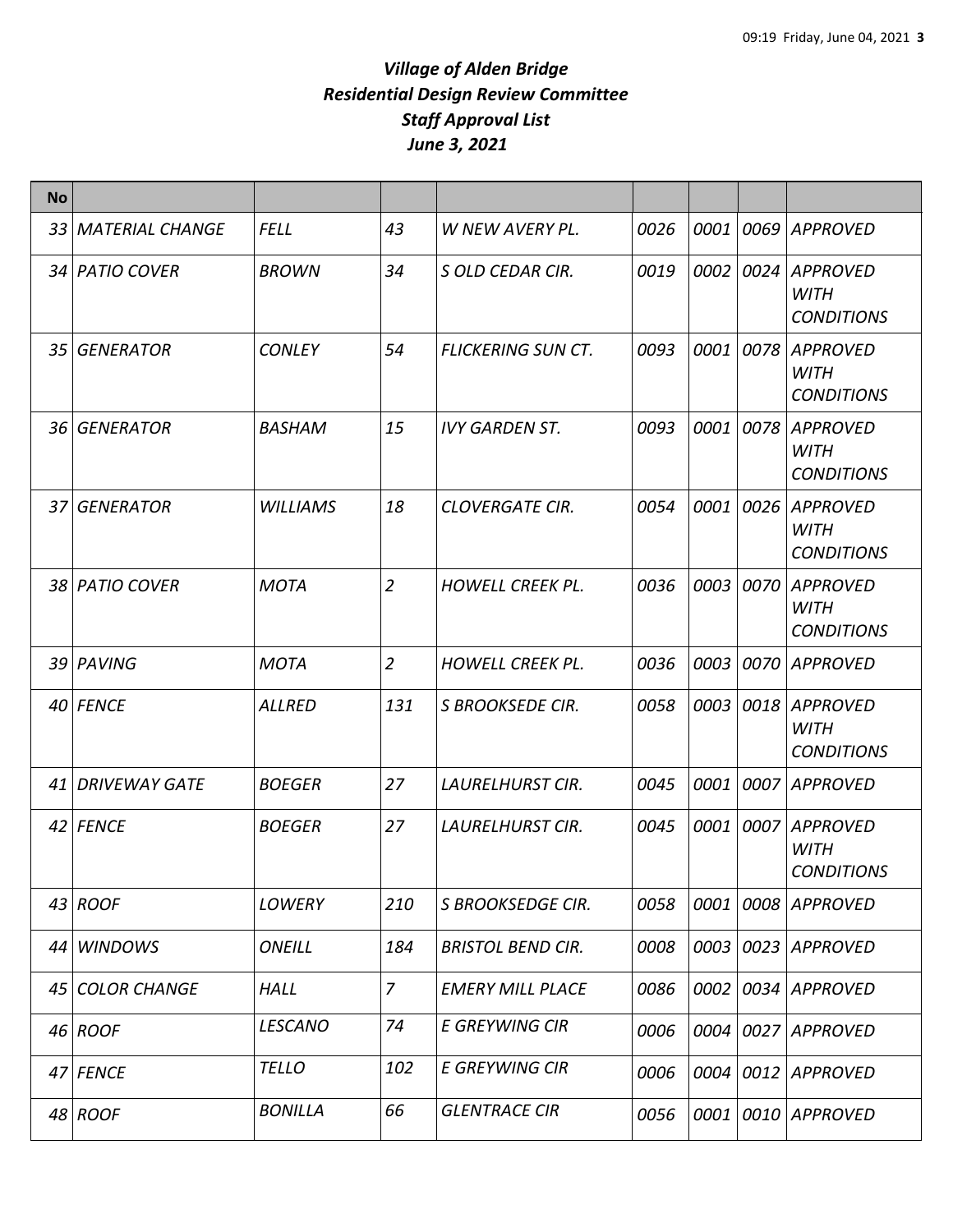| <b>No</b> |                                |                                                  |                |                               |      |           |      |                                                     |
|-----------|--------------------------------|--------------------------------------------------|----------------|-------------------------------|------|-----------|------|-----------------------------------------------------|
|           | 49 PERGOLA                     | <b>BELTRAN</b>                                   | 46             | S WYNNOAK CIR                 | 0057 | 0002      | 0001 | <b>APPROVED</b><br><b>WITH</b><br><b>CONDITIONS</b> |
|           | 50 PAVING                      | <b>BELTRAN</b>                                   | 46             | S WYNNOAK CIR                 | 0057 | 0002      | 0001 | <b>APPROVED</b>                                     |
|           | 51 WINDOWS AND<br><b>DOORS</b> | <b>GRIMALDI</b>                                  | $\overline{z}$ | <b>MAGNOLIA SHADOWS</b><br>PL | 0001 | 0002      | 0006 | <b>APPROVED</b>                                     |
|           | 52 GENERATOR                   | <b>ZHOU</b>                                      | 23             | <b>CYPRESS LAKE PL</b>        | 0022 | 0001      | 0013 | <b>APPROVED</b><br><b>WITH</b><br><b>CONDITIONS</b> |
|           | 53 GENERATOR                   | <b>LEWINSKI</b>                                  | 31             | <b>S MANORCLIFF PL</b>        | 0063 | 0001 0016 |      | <b>APPROVED</b><br><b>WITH</b><br><b>CONDITIONS</b> |
|           | 54 GENERATOR                   | <b>MERRIAM</b>                                   | $\overline{7}$ | <b>COACHMAN RIDGE PL</b>      | 0070 | 0001      | 0010 | <b>APPROVED</b><br>WITH<br><b>CONDTIONS</b>         |
|           | 55 FENCE                       | <b>IBARRACHE</b><br><b>EGANA</b>                 | 11             | <b>S LINTON RIDGE</b>         | 0034 | 0003      | 0036 | <b>APPROVED</b><br><b>WITH</b><br><b>CONDITIONS</b> |
|           | 56 ROOF                        | <b>PRICE</b>                                     | 182            | N TAYLOR POINT DR.            | 0013 | 0002      | 0001 | <b>APPROVED</b>                                     |
|           | 57 ROOF                        | <b>PIERCE</b>                                    | 223            | N WYNNOAK PL.                 | 0057 | 0001      | 0053 | <b>APPROVED</b>                                     |
|           | 58 FENCE                       | <b>DIKMANIS</b>                                  | 46             | W SIENNA PL.                  | 0031 | 0001      | 0021 | <b>APPROVED</b>                                     |
|           | $59$ ROOF                      | <b>DUANE AND</b><br>AMY JERNIGAN<br><b>TRUST</b> | $\overline{2}$ | <b>REDLINE CT.</b>            | 0036 |           |      | 0001 0027 APPROVED                                  |
|           | 60 ROOF                        | <b>CUI</b>                                       | 170            | <b>LATTICE GATE ST.</b>       | 0055 |           |      | 0001 0036 APPROVED                                  |
|           | 61 FENCE                       | <b>ROCHA</b>                                     | 171            | N VILLA OAKS DR.              | 0052 |           |      | 0001 0051 APPROVED                                  |
|           | 62 FENCE                       | <b>LOCKER III</b>                                | 154            | <b>S FLICKERING SUN CIR.</b>  | 0093 |           |      | 0001 0044 APPROVED                                  |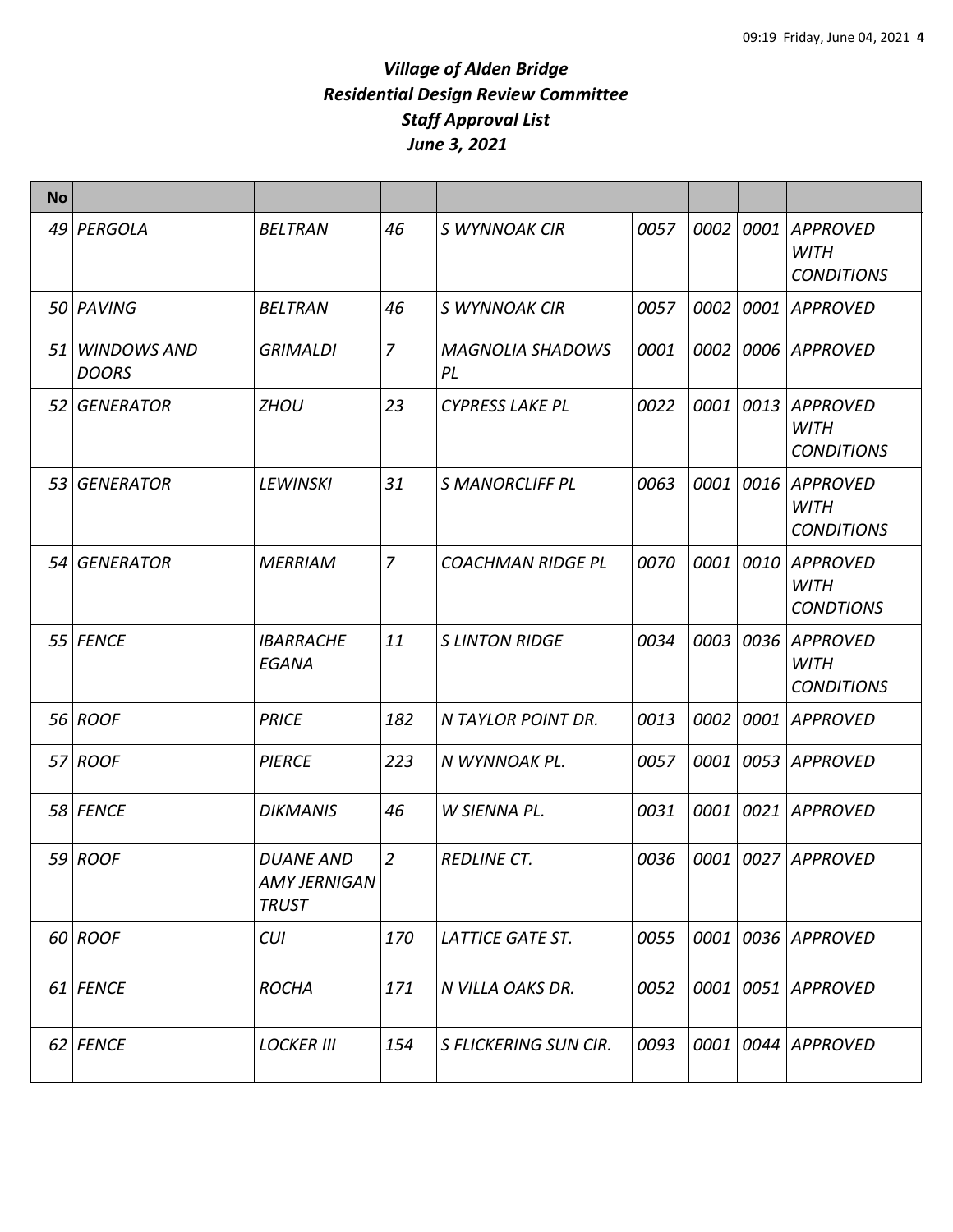| No   |                                        |                 |     |                                  |      |      |      |                                                     |
|------|----------------------------------------|-----------------|-----|----------------------------------|------|------|------|-----------------------------------------------------|
| 63   | <b>GENERATOR</b>                       | <b>WILSON</b>   | 31  | <b>BELCARRA PL.</b>              | 0058 | 0003 | 0025 | <b>APPROVED</b><br><b>WITH</b><br><b>CONDITIONS</b> |
| 64 I | <b>GENERATOR</b>                       | <b>KUSHNER</b>  | 52  | <b>LAURELHURST CIR.</b>          | 0045 | 0002 | 0005 | <b>APPROVED</b><br><b>WITH</b><br><b>CONDITIONS</b> |
| 65 I | <b>GENERATOR</b>                       | <b>BRICE</b>    | 94  | <b>THISTLE BROOK PL.</b>         | 0013 | 0001 | 0038 | <b>APPROVED</b><br><b>WITH</b><br><b>CONDITIONS</b> |
| 66 I | <b>COLOR CHANGE</b>                    | <b>KLIEN</b>    | 23  | <b>S PINEY PLAINS</b>            | 0007 | 0001 | 0004 | <b>APPROVED</b>                                     |
| 67   | <b>WINDOWS</b>                         | <b>WINANS</b>   | 30  | <b>E SUNDANCE CIR</b>            | 0059 | 0004 |      | 0024 APPROVED                                       |
|      | 68 ROOF                                | <b>PENNELL</b>  | 31  | <b>BAYLARK PLACE</b>             | 0009 | 0001 |      | 0023 APPROVED                                       |
|      | 69 SHED                                | <b>ORISCOLL</b> | 38  | <b>HOWELL CREEK PLACE</b>        | 0036 | 0003 |      | 0061 APPROVED                                       |
|      | 70 FENCE                               | LEZAMA          | 42  | <b>JUNE BREEZE PLACE</b>         | 0067 | 0002 |      | 0046 APPROVED                                       |
| 71   | <b>COLOR CHANGE</b>                    | <b>AHUJA</b>    | 78  | S HAWTHORNE<br><b>HOLLOW CIR</b> | 0086 | 0001 |      | 0067 APPROVED                                       |
| 72   | <b>WINDOWS AND</b><br><b>DOORS</b>     | <b>OBERG</b>    | 95  | <b>E SLATESTONE CIR</b>          | 0050 | 0001 |      | 0034 APPROVED                                       |
| 73   | <b>WINDOWS</b>                         | <b>MARCUS</b>   | 103 | <b>W. LAURELHURST CIR</b>        | 0048 | 0001 | 0042 | <b>APPROVED</b>                                     |
|      | 74 COLOR                               | <b>FABRE</b>    | 115 | <b>N LINTON RIDGE CIR.</b>       | 0034 | 0003 |      | 0006 APPROVED                                       |
|      | 75 SHED                                | <b>HOFFMAN</b>  | 50  | N HOLLYLAUREL CIR.               | 0016 | 0001 | 0043 | <b>APPROVED</b>                                     |
|      | 76 PAVING                              | <b>HOFFMAN</b>  | 50  | N HOLLYLAUREL CIR.               | 0016 | 0001 |      | 0043 APPROVED                                       |
|      | 77 FENCE                               | <b>HOFFMAN</b>  | 50  | N HOLLYLAUREL CIR.               | 0016 | 0001 | 0043 | APPROVED                                            |
|      | 78 COLOR CHANGE TO<br><b>PLAYHOUSE</b> | <b>WARD</b>     | 143 | N DOWNY WILLOW CT.               | 0060 | 0001 |      | 0036 APPROVED                                       |
| 79   | <b>TREE REMOVAL</b>                    | <b>ALEMAN</b>   | 18  | <b>CLINGSTONE PL.</b>            | 0050 | 0001 | 0060 | APPROVED<br><b>WITH</b><br><b>CONDITIONS</b>        |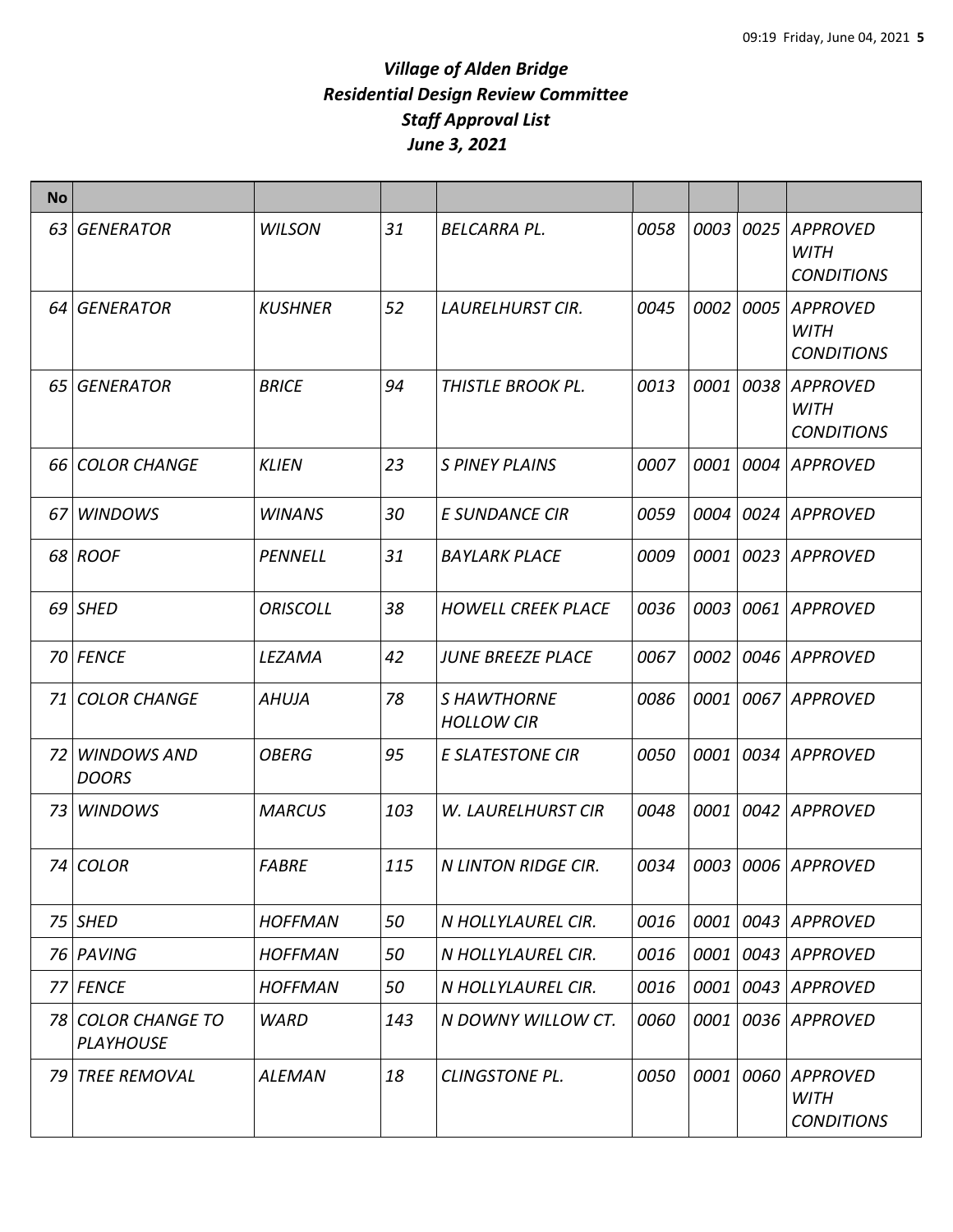| <b>No</b> |                 |                           |     |                          |      |      |      |                                                     |
|-----------|-----------------|---------------------------|-----|--------------------------|------|------|------|-----------------------------------------------------|
|           | 80 FENCE        | <b>ZABCIK</b>             | 35  | <b>HEARTRIDGE CT.</b>    | 0079 | 0002 |      | 0020 APPROVED                                       |
|           | 81 COLOR CHANGE | <b>DONOVIEL</b>           | 18  | <b>BEECH BARK PLACE</b>  | 0059 | 0002 | 0005 | <b>APPROVED</b>                                     |
|           | 82 GENERATOR    | <b>BUCKLEY</b>            | 31  | <b>SUNSPREE PL</b>       | 0064 | 0002 | 0034 | <b>APPROVED</b><br><b>WITH</b><br><b>CONDITIONS</b> |
|           | 83 ROOF         | <b>ARIZTIMENDY</b>        | 27  | <b>BARN LANTERN PL</b>   | 0005 | 0002 | 0071 | <b>APPROVED</b>                                     |
|           | 84 FENCE        | ABOHWO                    | 31  | <b>TOWNSEND PL</b>       | 0003 | 0002 | 0051 | <b>APPROVED</b>                                     |
|           | 85 FENCE        | <b>WOODS</b>              | 123 | <b>BLUFF CREEK CIR</b>   | 0073 | 0001 | 0049 | <b>APPROVED</b>                                     |
|           | 86 FENCE        | <b>LOHSE</b>              | 128 | <b>S BROOKSEDGE CIR</b>  | 0058 | 0001 | 0034 | <b>APPROVED</b>                                     |
|           | 87 FENCE        | SALAZAR                   | 166 | S. BROOKSEDGE            | 0058 | 0001 | 0019 | APPROVED                                            |
|           | 88 TREE REMOVAL | <b>LONG</b>               | 23  | <b>WINTERGRASS PL</b>    | 0041 | 0001 | 0006 | <b>APPROVED</b>                                     |
|           | 89 PATIO COVER  | <b>WILLIAMS</b>           | 11  | <b>FORTUNEBERRY</b>      | 0059 | 0003 | 0061 | <b>APPROVED</b><br><b>WITH</b><br><b>CONDITIONS</b> |
|           | 90 PAVING       | <b>WILLIAMS</b>           | 11  | <b>FORTUNEBERRY</b>      | 0059 | 0003 | 0061 | <b>APPROVED</b><br><b>WITH</b><br><b>CONDITIONS</b> |
|           | $91$ ROOF       | <b>BROWN</b>              | 10  | <b>MULBERRY GLEN PL.</b> | 0028 | 0001 | 0005 | <b>APPROVED</b>                                     |
|           | 92 FENCE        | <b>TOOD</b>               | 82  | <b>N BLUFF CREEK CIR</b> | 0073 | 0002 | 0026 | <b>APPROVED</b><br><b>WITH</b><br><b>CONDITIONS</b> |
|           | $93$ ROOF       | LOZANO<br><b>MARTINEZ</b> | 18  | LONG SPRINGS PL.         | 0034 |      |      | $ 0003 0019 $ APPROVED                              |
|           | 94 GENERATOR    | <b>TAYLOR</b>             | 19  | SUNSPREE PL.             | 0064 | 0002 |      | 0037 APPROVED<br><b>WITH</b><br><b>CONDITIONS</b>   |
|           | 95 COLOR        | <b>JONES</b>              | 94  | N FLICKERING SUN CIR.    | 0093 | 0001 | 0068 | <b>APPROVED</b>                                     |
|           | 96 PERGOLA      | LUKSZA                    | 42  | N MERRYWEATHER CIR.      | 0082 | 0002 |      | 0006 APPROVED<br><b>WITH</b><br><b>CONDITIONS</b>   |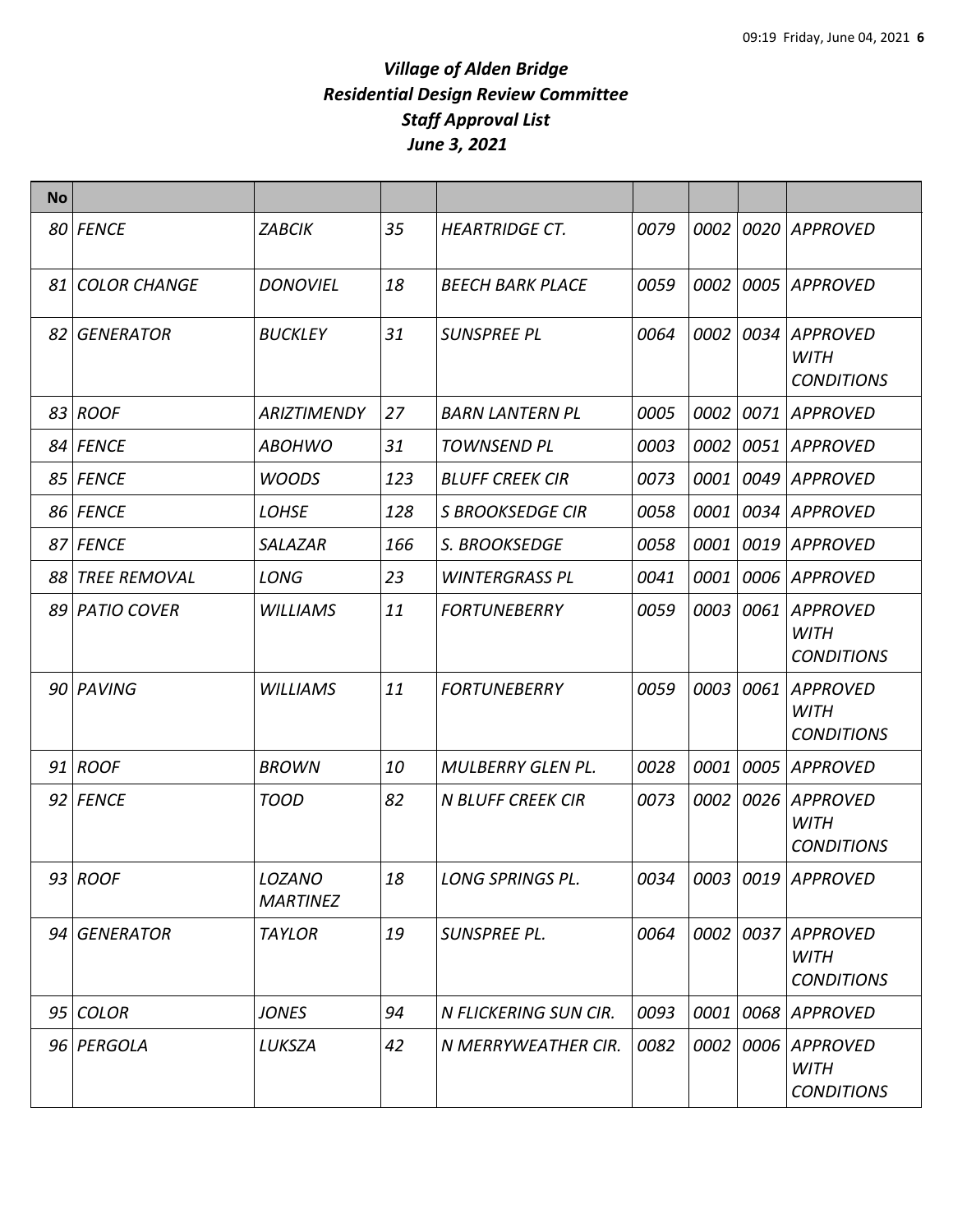| No.  |                                            |                            |                |                               |      |           |           |                                                     |
|------|--------------------------------------------|----------------------------|----------------|-------------------------------|------|-----------|-----------|-----------------------------------------------------|
| 97   | <b>GENERATOR</b>                           | <b>MATHIS</b>              | 90             | <b>E SLATSTONE CIR.</b>       | 0050 | 0002      | 0014      | <b>APPROVED</b><br><b>WITH</b><br><b>CONDITIONS</b> |
| 98 l | <b>COLOR CHANGE TO</b><br><b>REAR DOOR</b> | <b>GRIMALDI</b>            | $\overline{z}$ | <b>MAGNOLIA SHADOWS</b><br>PL | 0001 | 0002      | 0006      | <b>APPROVED</b>                                     |
| 99   | <b>WINDOWS</b>                             | <b>DUBOIS</b>              | 31             | <b>WRENS SONG PLACE</b>       | 0010 | 0003      | 0054      | <b>APPROVED</b>                                     |
|      | 100 FENCE                                  | LANDS<br><b>BEYOND LLC</b> | 18             | <b>BECKETT HILL PL.</b>       | 0028 | 0005      | 0036      | <b>APPROVED</b>                                     |
|      | 101 FENCE                                  | ZHANG                      | 11             | <b>VALLEYBROOK PL.</b>        | 0058 | 0001      | 0028      | <b>APPROVED</b><br><b>WITH</b><br><b>CONDITIONS</b> |
|      | 102 ROOF                                   | <b>VALENSTEIN</b>          | 23             | <b>COLUMNBERRY CT.</b>        | 0084 | 0002      | 0022      | <b>APPROVED</b>                                     |
|      | 103 ROOF                                   | <b>BECKER</b>              | 111            | S WYNNOAK CIR.                | 0057 | 0001      | 0025      | APPROVED                                            |
|      | 104 PAVING                                 | WADHWA                     | 30             | RYANWYCK PL.                  | 0086 | 0001      | 0046      | <b>APPROVED</b>                                     |
|      | 105 ARTIFICIAL TURF                        | <b>LIVIERES</b>            | 19             | <b>WESTWINDS CIR</b>          | 0067 | 0002      | 0007      | <b>APPROVED</b>                                     |
|      | 106 PLAY STRUCTURE                         | <b>LIVIERES</b>            | 19             | <b>WESTWINDS CIR</b>          | 0067 | 0002      | 0007      | <b>APPROVED</b><br><b>WITH</b><br><b>CONDITIONS</b> |
|      | 107 FENCE                                  | ANTARSH                    | 146            | <b>W SUNDANCE CIR</b>         | 0059 | 0001      | 0052      | <b>APPROVED</b><br><b>WITH</b><br><b>CONDITIONS</b> |
|      | <b>108 FENCE</b>                           | <b>ROBERTS</b>             | 3              | <b>BONNAIRE DR</b>            | 0028 | 0002      | 0004      | <b>APPROVED</b>                                     |
|      | 109 FENCE                                  | <b>COLLINS</b>             | 6              | <b>BECKETT HILL DR</b>        | 0028 | 0005      | 0033      | <b>APPROVED</b>                                     |
|      | 110 SHED                                   | <b>CLAWSON</b>             | 102            | N BETHANY BEND CIR            | 0036 |           | 0001 0019 | <b>APPROVED</b><br><b>WITH</b><br><b>CONDITIONS</b> |
| 111  | WALKWAY                                    | <b>CLAWSON</b>             | 102            | N BETHANY BEND CIR            | 0036 | 0001      | 0019      | <b>APPROVED</b><br><b>WITH</b><br><b>CONDITIONS</b> |
|      | 112 DRIVEWAY BORDERS                       | <b>CLAWSON</b>             | 102            | N BETHANY BEND CIR            | 0036 | 0001      | 0019      | <b>APPROVED</b><br><b>WITH</b><br><b>CONDITIONS</b> |
|      | 113 PAVING                                 | <b>CLAWSON</b>             | 102            | N BETHANY BEND CIR            | 0036 | 0001 0019 |           | <b>APPROVED</b>                                     |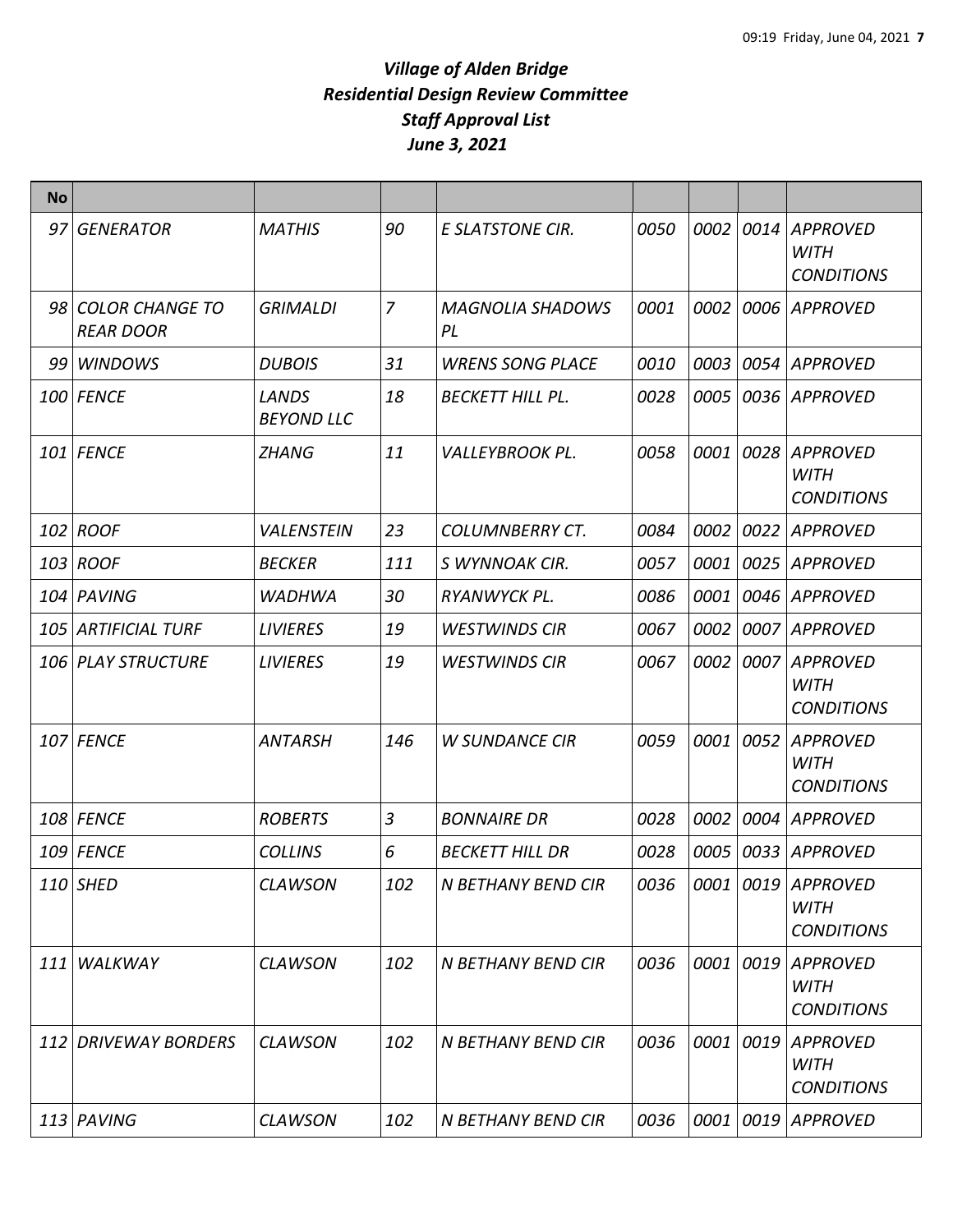| <b>No</b> |                                    |                                   |                |                           |      |             |      |                                                     |
|-----------|------------------------------------|-----------------------------------|----------------|---------------------------|------|-------------|------|-----------------------------------------------------|
|           | 114 FRONT DOOR AND<br><b>COLOR</b> | <b>BURR JR</b>                    | 138            | <b>S BLUFF CREEK CIR</b>  | 0073 | <i>0002</i> |      | 0036 APPROVED                                       |
|           | $115$ FENCE                        | <b>BURGESS</b>                    | 144            | <b>S WINTERPORT CIR</b>   | 0005 | 0001        | 0011 | <b>APPROVED</b>                                     |
|           | 116 TREE REMOVAL                   | <b>LWS LIVING</b><br><b>TRUST</b> | 11             | <b>BETONY PL</b>          | 0044 | 0001        |      | 0037 APPROVED                                       |
|           | 117 INTERIOR<br><b>STRUCTURAL</b>  | <b>ZEPEDA</b>                     | 14             | <b>ROWAN TREE PL</b>      | 0086 | 0001        | 0033 | <b>APPROVED</b><br><b>WITH</b><br><b>CONDITONS</b>  |
|           | 118 GENERATOR                      | SAAVEDRA JR                       | 18             | E STRERLING POND CIR      | 0003 | 0003        | 0005 | <b>APPROVED</b><br><b>WITH</b><br><b>CONDITIONS</b> |
|           | 119 FENCE                          | <b>BORER</b>                      | 78             | <b>N BLUFF CREEK CIR</b>  | 0073 | 0002        | 0025 | <b>APPROVED</b><br><b>WITH</b><br><b>CONDITIONS</b> |
|           | $120$ ROOF                         | <b>SNIFFEN</b>                    | 18             | <b>N PLUM CREST CIR</b>   | 0064 | 0001        | 0038 | APPROVED                                            |
|           | 121 WINDOWS                        | <b>DAOUD</b>                      | 94             | N ACACIA PARK             | 0028 | 0005        | 0015 | <b>APPROVED</b>                                     |
|           | 122 ROOF                           | <b>MCMAHON</b>                    | 107            | N WESTWINDS CIR           | 0067 | 0002        | 0023 | <b>APPROVED</b>                                     |
|           | 123 WINDOWS                        | <i>JETER</i>                      | 18             | <b>ROYAL RIDGE PL.</b>    | 0037 | 0002        | 0010 | <b>APPROVED</b>                                     |
|           | 124 GENERATOR                      | <b>LINEHAN</b>                    | $\overline{2}$ | <b>MERIT WOODS PL.</b>    | 0008 | 0003        | 0009 | <b>APPROVED</b><br><b>WITH</b><br><b>CONDITIONS</b> |
| 125       | <b>TREE REMOVAL</b>                | <b>HILL</b>                       | 11             | <b>SPOONER RIDGE CT.</b>  | 0017 | 0001        | 0014 | <b>APPROVED</b>                                     |
|           | 126 GENERATOR                      | <b>WAGNER</b>                     | 40             | <b>SUN LOFT CT</b>        | 0005 | 0003        | 0002 | <b>APPROVED</b><br><b>WITH</b><br><b>CONDITIONS</b> |
|           | 127 WINDOWS                        | <b>AMUNDSEN</b>                   | 34             | <b>W FAIRBRANCH CIR</b>   | 0044 | 0001        | 0065 | <b>APPROVED</b>                                     |
|           | 128 COLOR CHANGE                   | <b>STEWARD</b>                    | 15             | <b>N BENTON WOODS CIR</b> | 0043 | 0001        |      | 0008 APPROVED                                       |
|           | 129 PERGOLA                        | <b>LEWIS</b>                      | 18             | <b>ALMOND BRANCH PL</b>   | 0051 | 0002        | 0024 | <b>APPROVED</b><br><b>WITH</b><br><b>CONDITIONS</b> |
|           | 130 PAVING                         | LEWIS                             | 18             | <b>ALMOND BRANCH PL</b>   | 0051 | 0002        | 0024 | APPROVED<br><b>WITH</b><br><b>CONDTIONS</b>         |